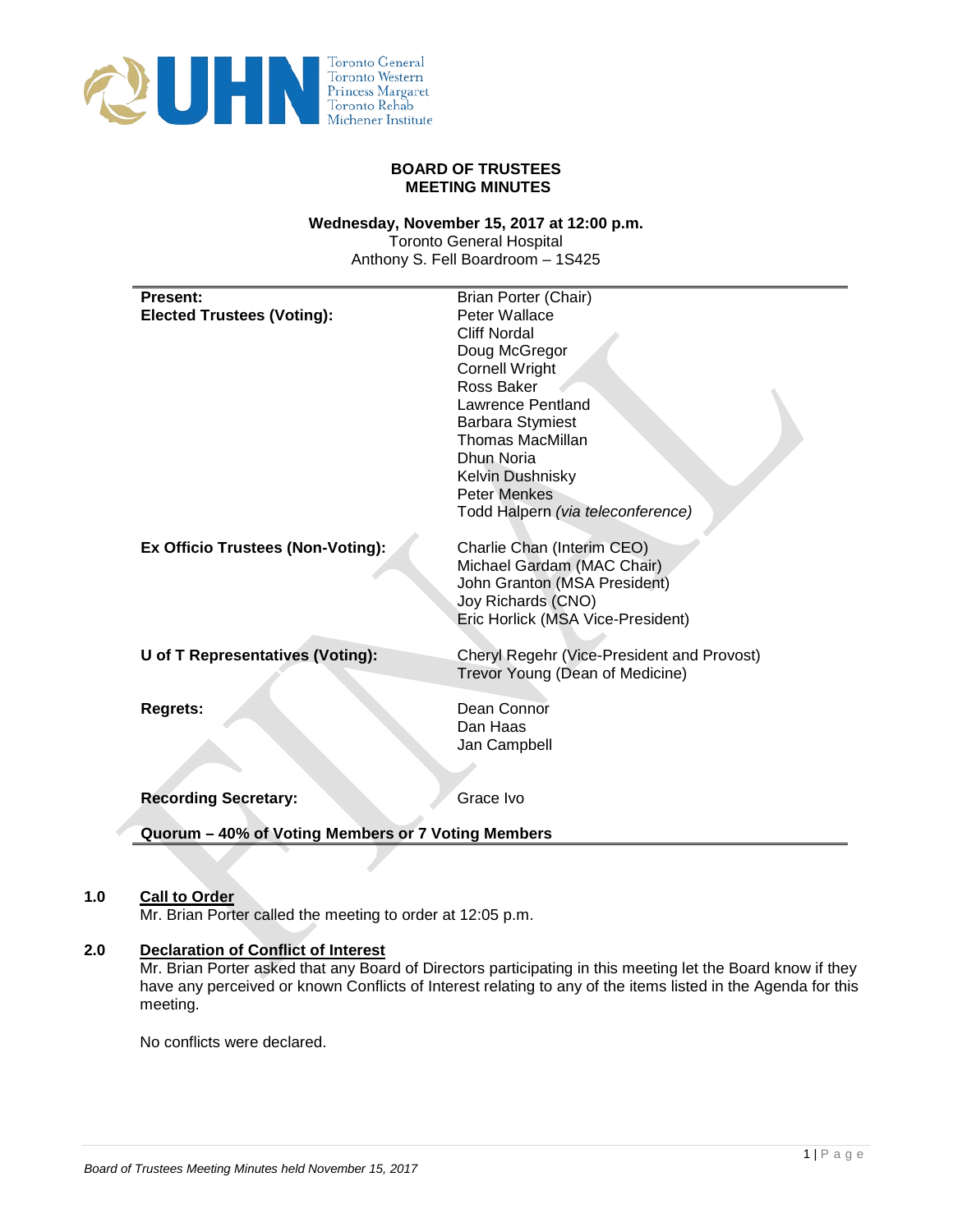

### **3.0 Minutes of Meeting held September 20, 2017**

Pre-circulated for members' information were the minutes of the meeting held on September 20, 2017.

### **BOARD DECISION**

*On a motion duly made by Mr. Brian Porter and seconded by Mr. Lawrence Pentland the Board of Trustees hereby approve the Minutes of the Meeting held September 20, 2017.*

## **4.0 Chair's Report**

Pre-circulated for members' information were the Chair's Report and a Briefing on the Recent TC LHIN Governance-to-Governance Session.

Mr. Brian Porter advised that at the June 2018 AGM, three Board Trustees will be stepping down. Recruiting/replacement of directors is underway.

#### **5.0 Board Business**

#### **5.1 KPMG Governance Review: Update on Action Plan**

Pre-circulated for members' information was an update on the implementation of key recommendations put forward as part of KPMG's Board Governance Review report.

### **KEY DISCUSSION POINTS/RATIONALE**

- Management provided Trustees with an update on the implementation of key recommendations as part of KPMG's Board Governance Review report.
- Management has begun to translate each of the recommendations into a detailed work plan outline.
- Regular progress updates will be provided to the Board.

#### **5.2 CEO Search Advisory Committee Feedback**

Pre-circulated for members' information was an update on the CEO Search Advisory Committee Feedback.

#### **KEY DISCUSSION POINTS/RATIONALE**

- Ms. Emma Pavlov provided an update on the CEO Search Advisory Committee. The Search Advisory Committee have been working closely with Spencer Stuart to build the selection criteria and process for UHN's next President & CEO.
- The Search Committee conducted three focus groups with leaders representing research, physicians, and corporate/clinical leaders. Interviews will begin in December 2017.

#### **6.0 Chief Executive Officer's Report**

Pre-circulated for members' information was the Chief Executive Officer's Report.

# **KEY DISCUSSION POINTS/RATIONALE**

- Dr. Charlie Chan provided a brief verbal update and advised members to refer to his Chief Executive Officer's report for details.
- Ms. Emma Pavlov provided an update on the Sun Life Benefits Fraud Investigation. A joint investigatory process into suspicious benefits claims has been ongoing since July 2017. To date, a number of health care suppliers have been delisted and 41 employees have been interviewed. The organization has recovered approximately \$140,000. Disciplinary action has been taken where appropriate and several employees have been cleared of any wrongdoing.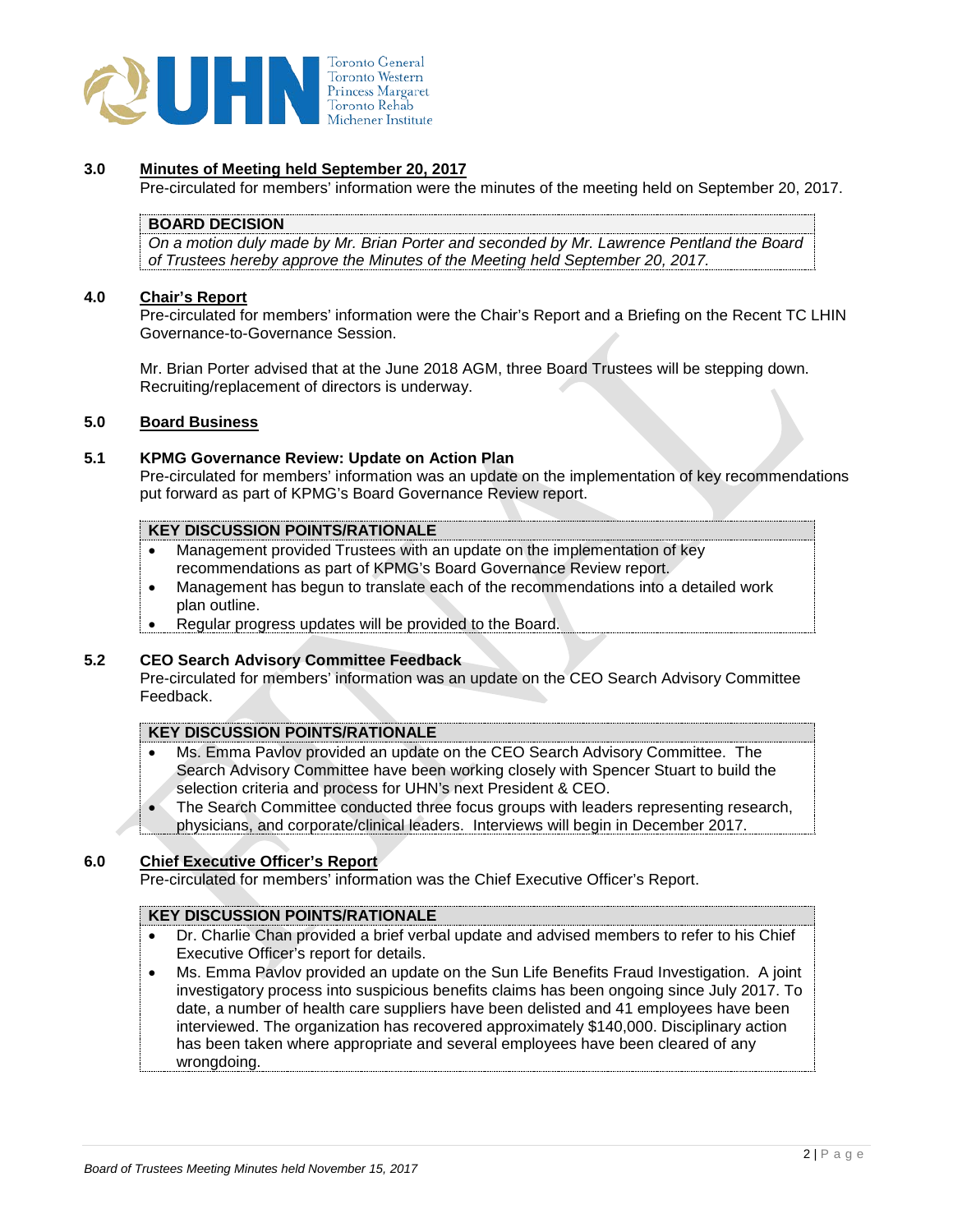

## **7.0 Chief Financial Officer's Report**

Pre-circulated for members' information was the Chief Financial Officer's Report.

## **KEY DISCUSSION POINTS/RATIONALE**

Ms. Darlene Dasent highlighted the following:

- September Year-to-Date (YTD) financial results have been released.
	- o \$5.2 M (40%) improvement in operating loss compared to prior year
		- o \$33.4 M (3%) increase in revenues compared to prior year
- Progress has been made to address the Research funding shortfall. \$6 M of incremental funds have been identified in conjunction with TGTWHF to support Research in 2017/18.
- Announcement of MOHLTC funding for surge capacity, provincial programs and re-opening of Hillcrest – funding letter details still outstanding.
- MOHLTC release of HBAM results; UHN 3% efficiency positions us to earn funding next year.
- Business modelling commenced for Research funding model and IT Transformation.
- Launch of Request for Proposals (RFP) to develop operational excellence roadmap for business and finance functions at UHN.

### **8.0 Finance and Audit Committee**

### **8.1 Minutes of Meeting – September 18, 2017**

Pre-circulated for members' information were the minutes of the meeting held on September 18, 2017.

# **8.2 Finance and Audit Briefing Notes for Approval**

Pre-circulated for members' information were the Finance and Audit Committee recommendations from its November 10, 2017 meeting. Ms. Barbara Stymiest provided brief updates on the recommendations made from its November 10<sup>th</sup> Finance and Audit Committee meeting.

a) UHN 2017/18 External Audit Plan

### **KEY DISCUSSION POINTS/RATIONALE**

• The Audit Plan from EY for the March 31, 2018 year end outlines the scope of services and the key considerations that will affect this year's audit. There were no significant changes compared to the prior year's plan.

## **BOARD DECISION**

*On a motion duly made by Ms. Barbara Stymiest and seconded by Mr. Kelvin Dushnisky that the Board of Trustees approve UHN's External Audit Plan for the Year Ended March 31, 2018.*

b) UHN Financial Statements for the Six Months Ended September 30, 2017

### **KEY DISCUSSION POINTS/RATIONALE**

- Hospital Operations were \$7.5 M behind budget with a net deficit of \$15.1 M compared to budgeted deficit of \$7.6 M.
- The current financial position Able to manage current debt load with residual capacity, capable of managing existing operating pressures and UHN has a plan in place to achieve targets.
- UHN will continue monitoring of cash trends; more sophisticated cash flows and optimize balance sheet, including deferred contributions.

#### **BOARD DECISION**

*On a motion duly made by Ms. Barbara Stymiest and seconded by Mr. Kelvin Dushnisky that the Board of Trustees approve the Financial Statements for the Six Months Ended September 30, 2017.*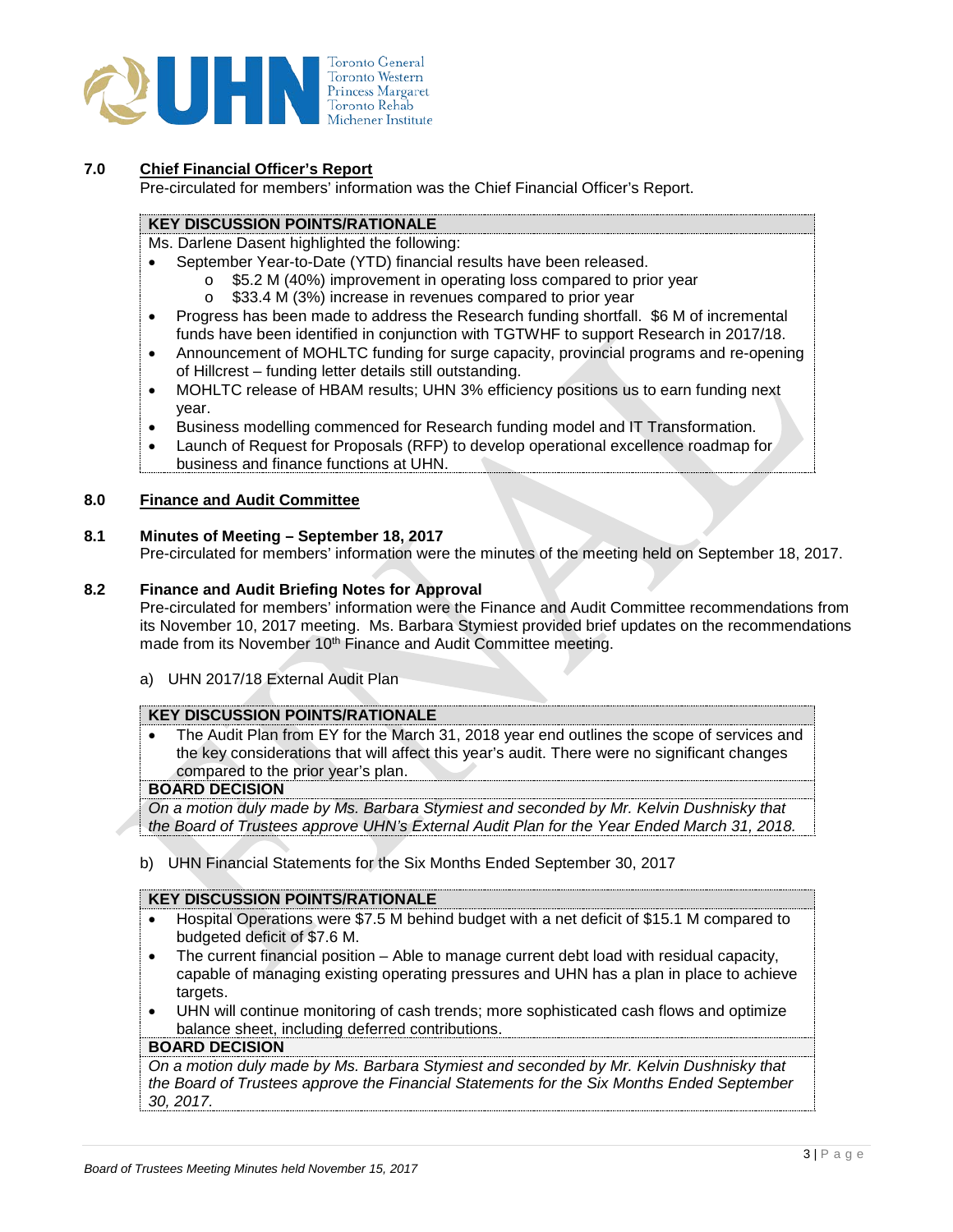

- c) Signing Authority and Delegation Policy Amendments
- Finance and Audit recommends minor amendments to reflect corrections and changes in titles in the SADP.

*On a motion duly made by Ms. Barbara Stymiest and seconded by Mr. Kelvin Dushnisky that the Board of Trustees approve the Signing Authorities & Delegations Policy amendments recommended by Finance and Audit Committee.* 

d) Abbott Lab Medicine Program Contract

**KEY DISCUSSION POINTS/RATIONALE**

**KEY DISCUSSION POINTS/RATIONALE**

**KEY DISCUSSION POINTS/RATIONALE**

The current instrumentation has reached the end of its life and must be replaced. Abbott was selected following a competitive RFP process. The contract includes equipment services and supplies for an estimated ten year spend of \$19.5 M.

*On a motion duly made by Ms. Barbara Stymiest and seconded by Mr. Kelvin Dushnisky that the Board of Trustees approve entering into a contract with Abbott Laboratories Limited for Core Biochemistry Laboratory equipment, services and supplies with a total cost of \$19.5 M over ten years*.

e) 7T Research MRI

**BOARD DECISION**

**BOARD DECISION**

**BOARD DECISION**

**BOARD DECISION**

• Construction of a 7T MRI facility is part of a large scale revitalization of TWH and will include the UHN 7T facility and a new research lab led by a scientist with a primary appointment in Techna. The total value of the Scientist recruitment package is approximately \$6M over 5 years with \$2.2 M going towards subsidizing the operating costs of the facility.

*On a motion duly made by Ms. Barbara Stymiest and seconded by Mr. Kelvin Dushnisky that the Board of Trustees approve the procurement of a 7T MRI and construction of a three story infill on the TW campus to house the equipment, for a total capital of \$24.7 M and a projected operating cost of \$6 M over 10 years, to be funded by Research and non-MOHLTC funding sources. An additional \$3.8 M is approved for allocation for research support for 5 years, after which time the research support costs will be provided by Techna Research Institute.*

f) Finance and Audit Committee Terms of Reference Amendments

• Finance and Audit Committee members request the approval of its amendments to its ToR to clearly define the increased scope of Finance & Audit Committee's role, which includes ongoing monitoring of commercial initiatives (Business Development & Commercialization), the development and maintenance of an effective risk management structure as well as ongoing oversight of UHN's risk management program (Risk and Compliance).

*On a motion duly made by Ms. Barbara Stymiest and seconded by Mr. Kelvin Dushnisky that the Board of Trustees approve the recommended amendments to the Terms of Reference of the Finance and Audit Committee.*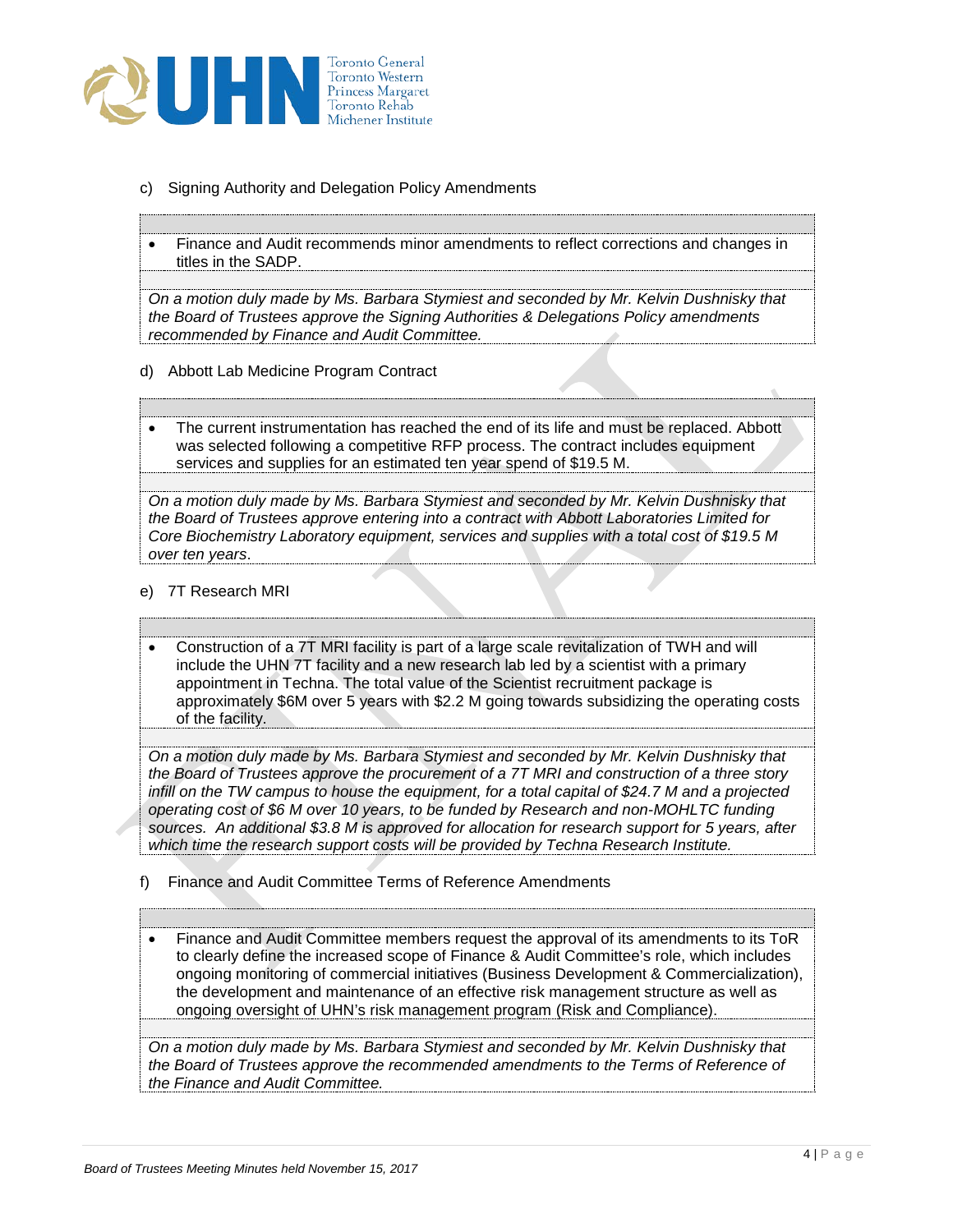

**BOARD DECISION**

**BOARD DECISION**

- g) Hillcrest Reactivation Centre Client Care Services Contract
- **KEY DISCUSSION POINTS/RATIONALE** • UHN is proposing to repurpose Hillcrest to reduce impact on wait times and hospital resources associated with patients requiring ALC, avoid long-term care home placement and help transition clients home safely. UHN will provide oversight to develop and manage the procurement process to secure a community service provider. TC LHIN and MOHLTC have committed funding for the remainder of the fiscal year. The contract is currently being negotiated and will need to be executed on or before December 1, 2017 to meet MOHLTC timelines. Total contract value is estimated at \$31 M over the full 6 year term.

*On a motion duly made by Ms. Barbara Stymiest and seconded by Mr. Kelvin Dushnisky that the Board of Trustees approve entering into a contract with the community agency to provide client services at Hillcrest with a total cost of \$31 M over six years.*

h) Scalar Decisions Inc. (a reseller of ServiceNow)

**KEY DISCUSSION POINTS/RATIONALE**

• UHN has an opportunity to offer digital services in a more automated and cost effective fashion for service desk requests by investing in our own IT Service / Operations Management tool. Estimated total cost of \$10.5 M USD over five years contingent upon UHN Executive approval of the Digital Managed Services Strategy and contract review and sign off.

*On a motion duly made by Ms. Barbara Stymiest seconded by Mr. Lawrence Pentland that the Board of Trustees approve to enter into a contract with Scalar Decisions Inc., as the reseller of ServiceNow, a vendor for IT Service and Operations Management Solution with an estimated total cost of \$10.5 M USD (estimated \$13 M CDN) over five years contingent upon the following:*

- *a) UHN Executive approval of the Digital Managed Services Strategy*
- *b) Contract review and sign off.*

*Management will return to the Finance and Audit Committee if the contract amount exceeds the estimated amount by >5%*

Board members discussed Deferred Maintenance. There were a number of questions re: severity, impact, type, etc. Mr. Larry Baldachin will provide a very high level report that summarizes the questions via email upon termination of this meeting.

### **9.0 Enterprise Risk Management – 2017/18 Q2 Report**

Pre-circulated for members' information was the Enterprise Risk Management – 2017/18 Q2 Report. The Enterprise Risk Management program continues to develop and mature. The focus of Q2 was to revise the ERM Policy to reflect the changes in structure and accountabilities, complete a Q2 review of EVP risk registries and recruit a Chief Risk Officer.

# **10.0 Digital Update**

## **KEY DISCUSSION POINTS/RATIONALE**

- Dr. David Jaffray provided an update on the Electronic Patient Record Interfacing Incident. An issue surfaced when a patient found results in their patient portal file for tests they had not taken.
- UHN worked with Ontario's Information and Privacy Commission to determine the cause of the breach and identify corrective measures.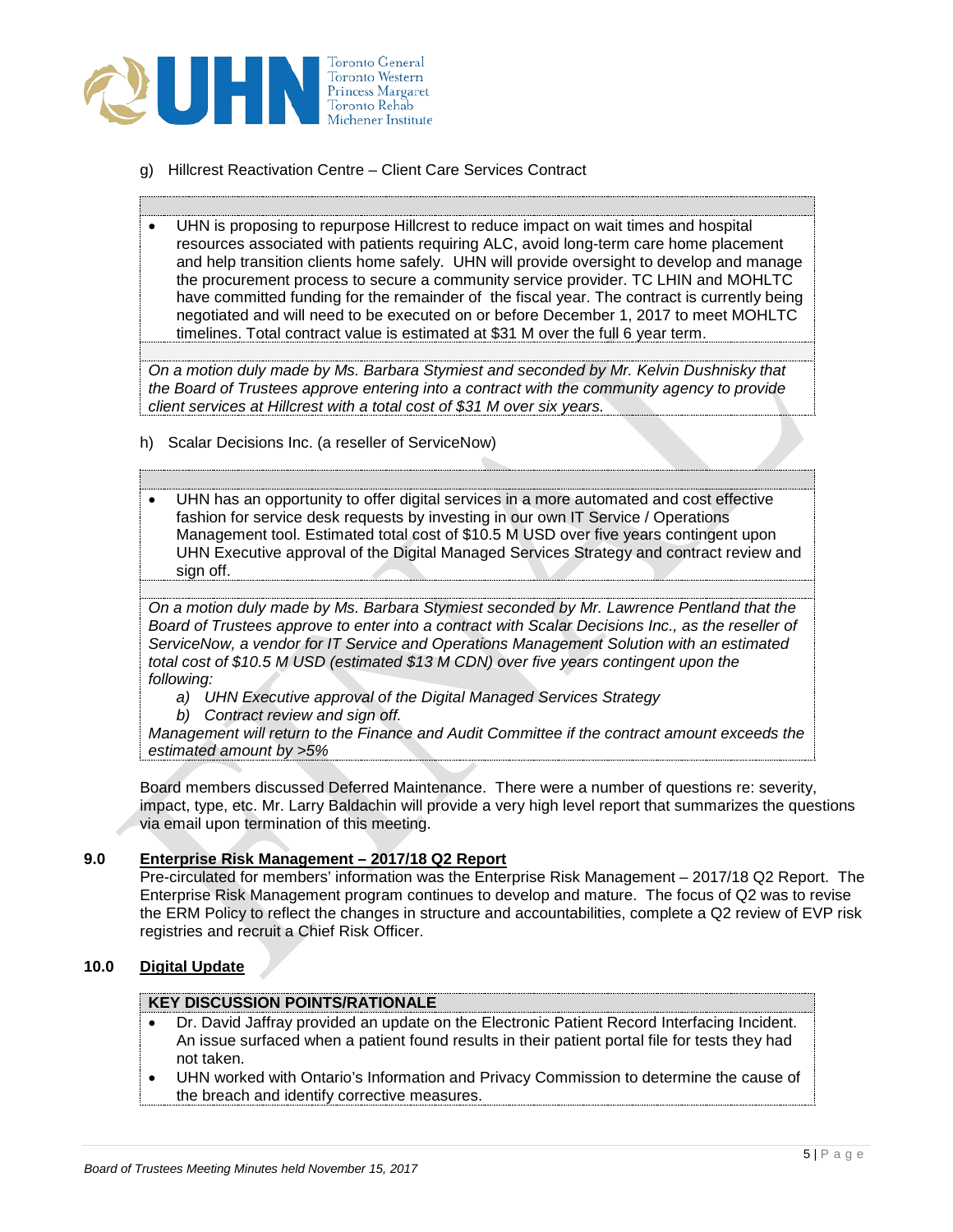

## **11.0 Board Education**

### **11.1 Program Update – Department of Medicine**

Pre-circulated for members' information were the achievements of the Department of Medicine.

## **KEY DISCUSSION POINTS/RATIONALE**

• Dr. Edward Cole provided the Board of Trustees with an update on achievements in the Department of Medicine, how the Department aligns with UHN's priorities, and highlighted important issues.

### **11.2 Executive Vice President Update – Chief Operating Officer**

Pre-circulated for members' an overview of the Executive Vice President & Chief Operating Officer portfolio and to highlight achievements in the last year since this role was introduced.

# **KEY DISCUSSION POINTS/RATIONALE**

• Mr. Mike Nader provided an overview of the Executive Vice President & Chief Operating Officer portfolio and highlighted achievements in the last year. Mr. Mike Nader also provided an update on the current initiatives and future directions.

# **11.3 Medicine and Society: Research and Innovation in Canada: Canada's Fundamental Science Review 2017**

Pre-circulated for members information was a comprehensive review of federal funding mechanisms that support research at academic and research institutes across Canada. The review was led by an independent panel of distinguished research leaders and innovators including Dr. David Naylor, former president of the University of Toronto.

### **KEY DISCUSSION POINTS/RATIONALE**

- Dr. Brad Wouters presented a review of federal funding mechanisms that support research at academic and research institutes across Canada.
- UHN will continue to support advocacy efforts for the recommendations in order to continue promoting world-leading science at UHN.

# **12.0 Committee Reports**

- **12.1 Safety and Quality Committee, Minutes of Meetings** *May 29 and September 25, 2017* Pre-circulated for members' information were the minutes of the Safety and Quality Committee meetings held May 29 and September 25, 2017.
- **12.2 Governance and Nominating Committee, Minutes of Meeting** *no minutes to review*
- **12.3 Research Committee, Minutes of Meeting** *September 25, 2017* Pre-circulated for members' information were the minutes of the Research Committee meeting held September 25, 2017.
- **12.4 Education Committee, Minutes of Meeting** *no minutes to review*
- **12.5 Michener Board Committee, Minutes of Meeting** *no minutes to review*
- **12.6 Human Resources Committee, Minutes of Meeting** *August 29 and September 27, 2017* Pre-circulated for members' information were the minutes of the Human Resources Committee meetings held August 29 and September 27, 2017.